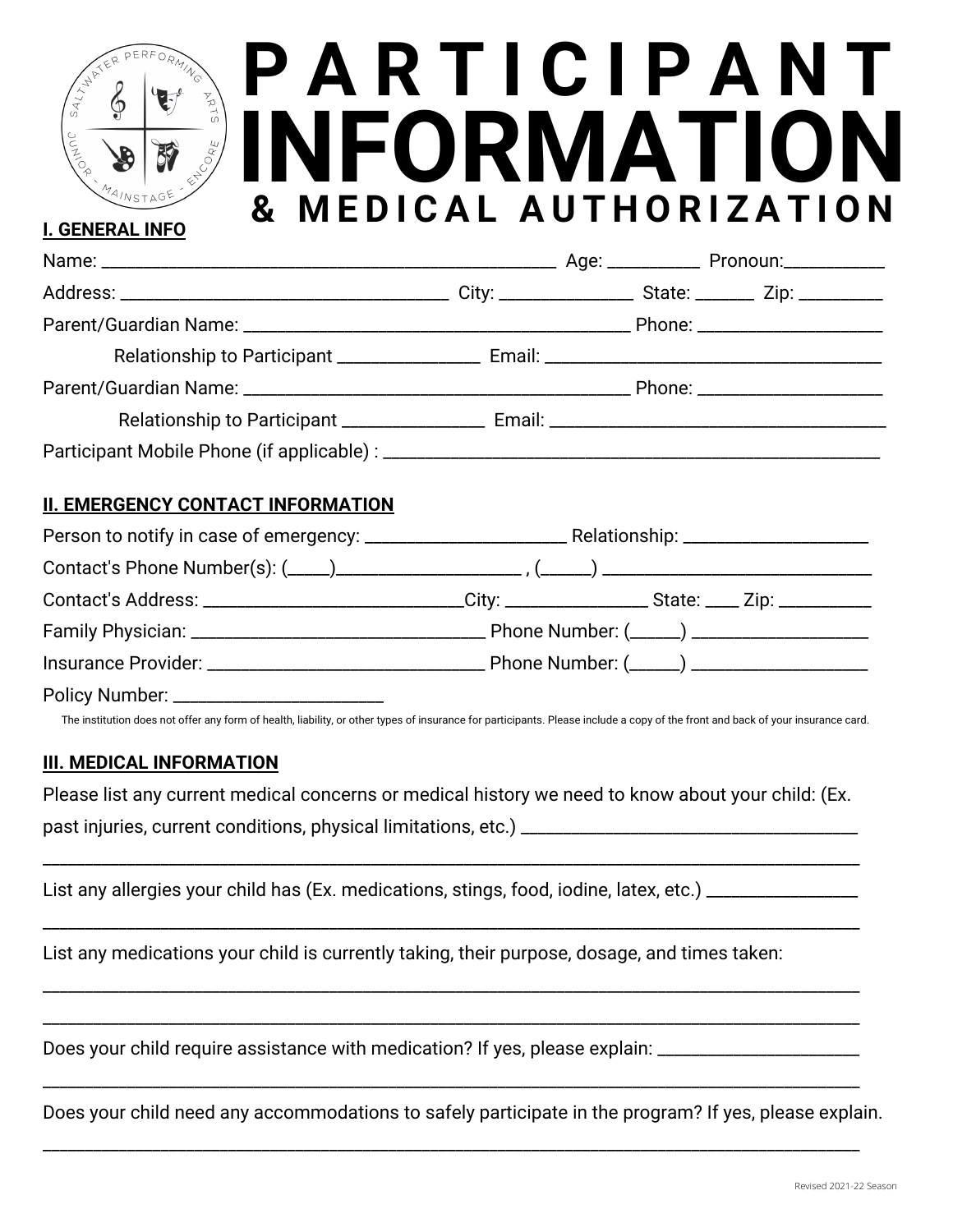| $\mathbb{F}_{\mathcal{D}}$<br>JUMIO <sup>R</sup> | $\mathbf{g}$                                                         | PARTICIPANT<br>INFORMATION<br>MEDICAL AUTHORIZATION |  |
|--------------------------------------------------|----------------------------------------------------------------------|-----------------------------------------------------|--|
| IV. ED <u>ucation</u>                            |                                                                      |                                                     |  |
| <b>EDUCATIONAL NEED:</b>                         |                                                                      | Grade: GPA:                                         |  |
|                                                  | Please list below any information SPA should know about participant: |                                                     |  |

*\*Please provide specific details on a separate sheet for any items checked\**

\_\_\_\_\_\_\_\_\_\_\_\_\_\_\_\_\_\_\_\_\_\_\_\_\_\_\_\_\_\_\_\_\_\_\_\_\_\_\_\_\_\_\_\_\_\_\_\_\_\_\_\_\_\_\_\_\_\_\_\_\_\_\_\_\_\_\_\_\_\_\_\_\_\_\_\_\_\_\_\_\_\_\_\_\_\_\_\_\_\_\_\_\_\_\_\_\_\_\_\_

\_\_\_\_\_\_\_\_\_\_\_\_\_\_\_\_\_\_\_\_\_\_\_\_\_\_\_\_\_\_\_\_\_\_\_\_\_\_\_\_\_\_\_\_\_\_\_\_\_\_\_\_\_\_\_\_\_\_\_\_\_\_\_\_\_\_\_\_\_\_\_\_\_\_\_\_\_\_\_\_\_\_\_\_\_\_\_\_\_\_\_\_\_\_\_\_\_\_\_**\_**

\_\_\_\_\_\_\_\_\_\_\_\_\_\_\_\_\_\_\_\_\_\_\_\_\_\_\_\_\_\_\_\_\_\_\_\_\_\_\_\_\_\_\_\_\_\_\_\_\_\_\_\_\_\_\_\_\_\_\_\_\_\_\_\_\_\_\_\_\_\_\_\_\_\_\_\_\_\_\_\_\_\_\_\_\_\_\_\_\_\_\_\_\_\_\_\_\_\_\_\_\_\_\_\_\_\_\_\_\_ \_\_\_\_\_\_\_\_\_\_\_\_\_\_\_\_\_\_\_\_\_\_\_\_\_\_\_\_\_\_\_\_\_\_\_\_\_\_\_\_\_\_\_\_\_\_\_\_\_\_\_\_\_\_\_\_\_\_\_\_\_\_\_\_\_\_\_\_\_\_\_\_\_\_\_\_\_\_\_\_\_\_\_\_\_\_\_\_\_\_\_\_\_\_\_\_\_\_\_\_\_\_\_\_\_\_\_\_\_ \_\_\_\_\_\_\_\_\_\_\_\_\_\_\_\_\_\_\_\_\_\_\_\_\_\_\_\_\_\_\_\_\_\_\_\_\_\_\_\_\_\_\_\_\_\_\_\_\_\_\_\_\_\_\_\_\_\_\_\_\_\_\_\_\_\_\_\_\_\_\_\_\_\_\_\_\_\_\_\_\_\_\_\_\_\_\_\_\_\_\_\_\_\_\_\_\_\_\_\_\_\_\_\_\_\_\_\_\_

Autism\_\_\_\_\_\_ ADD / ADHD\_\_\_\_\_\_\_ Oppositional Defiant\_\_\_\_\_\_\_\_ Physical Disability\_\_\_\_\_\_\_\_

Other (please specify)\_\_\_\_\_\_\_\_\_\_\_\_\_\_\_\_\_\_\_\_\_\_\_\_\_\_\_\_\_\_\_\_\_\_\_\_\_\_\_\_\_\_\_\_\_\_\_\_\_\_\_\_\_\_\_\_\_\_\_\_\_\_\_\_\_\_\_\_\_\_\_\_\_\_\_\_\_\_

### **V. EXPERIENCE**

List any experience in music, theatre or dance: \_\_\_\_\_\_\_\_\_\_\_\_\_\_\_\_\_\_\_\_\_\_\_\_\_\_\_\_\_\_\_\_\_\_\_\_\_\_\_\_\_\_\_\_\_\_\_\_\_\_\_\_\_\_

#### **OTHER INTERESTS:**

#### **VI. AUTHORIZATION FOR MEDICAL CARE**

I understand that my child is participating in a Saltwater Performing Arts (SPA) / St. Marys Children's Theatre (SMCT) program. By signing this form I hereby acknowledge that all information is accurate and current, that any activity restrictions, allergies, and medications are listed on this form, and to the best of my knowledge, my child is capable of participating safely in the program. I acknowledge that my failure to disclose relevant information may result in harm to my child and/or others during this program. I agree to notify SPA/SMCT of any changes in my child's mental, physical, or medical condition once I have learned of such change.

I understand that SPA/SMCT does NOT provide medical insurance for my child and that I should consult my child's physician before allowing my child to participate in any SPA/SMCT program. In the case of accident or illness, I hereby authorize SPA/SMCT's staff to administer or seek medical treatment for my child, as they see fit, including routine first aid care or emergency medical treatment. I hold harmless and agree to indemnify SPA/SMCT and staff from any claims, causes of action, damages, and/or liabilities arising out of or resulting from said medical treatment. I acknowledge that I am solely responsible for any hospital or other costs arising out of any bodily injury or property damage sustained through my child's participation in such SPA/SMCT program.

| Name of Participant:             | Date: |
|----------------------------------|-------|
| Signature of Parent or Guardian: |       |
| Parent or Guardian Name:         |       |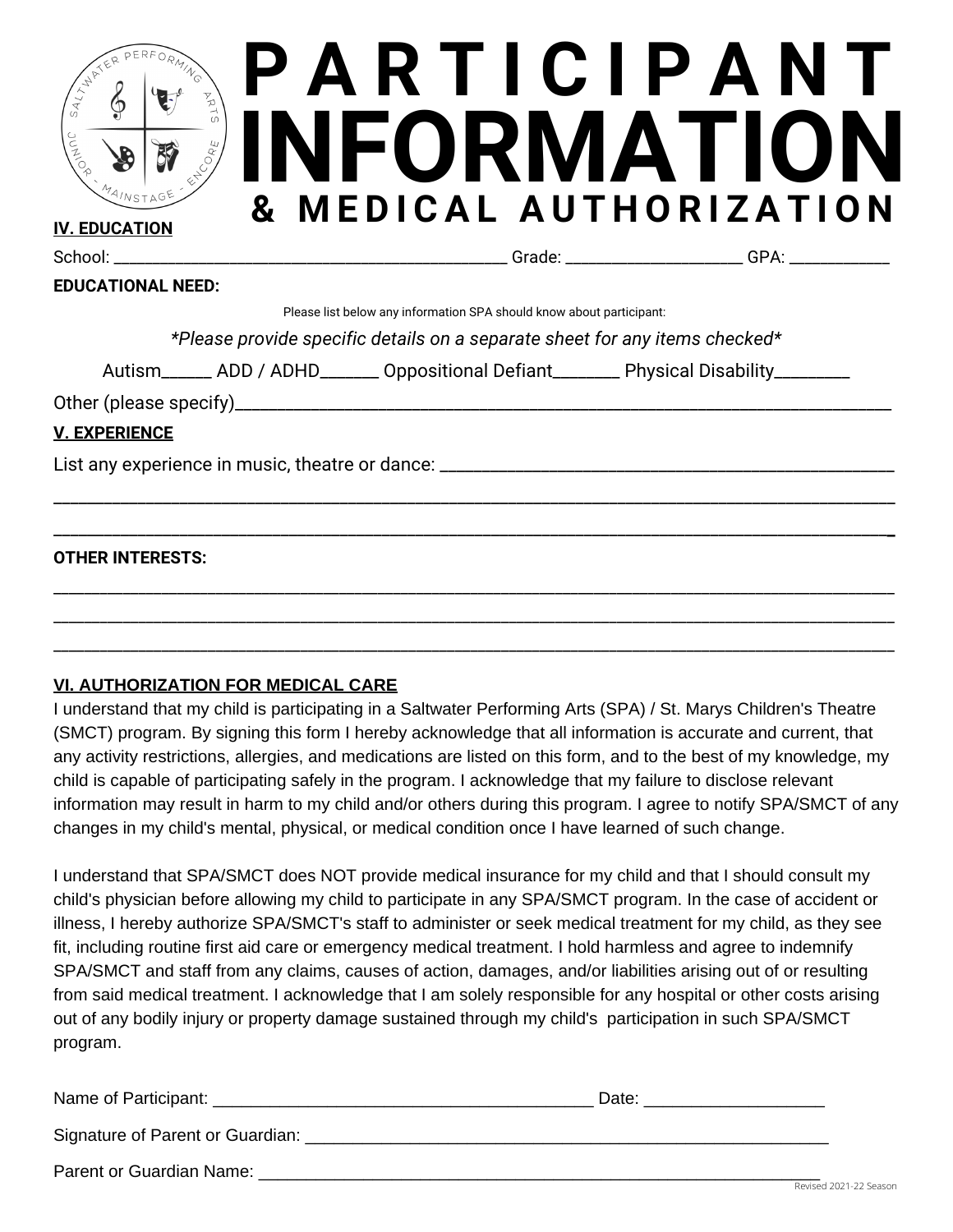

### **INFORMED CONSENT CLASS/WORKSHOP REGISTRATION**

Please Complete & Return Your Signed Copy

Participant Name: **Example 18** 

Parent/Guardian Name: **Example 2018** 

I, **I** am the parent or legal guardian of minor child, \_\_\_\_\_\_\_\_\_\_\_\_\_\_\_\_\_\_\_\_\_\_\_\_\_\_\_\_\_\_\_\_\_. I hereby consent to their participation in a Saltwater Class or Workshop. I have provided emergency contact details and medical information below and will inform Saltwater Performing Arts with 72- hours of any changes. I confirm that all details are correct and I am able to give parental consent for my child to participate in all theatrical activities with the organization. I confirm that I have read the all documents and have attached other necessary documents listed and undertake to abide by the obligations which it imposes on me as the parent/legal guardian of the above-named child.

As the Parent or Legal Guardian, I hereby **AUTHORIZE / DO NOT AUTHORIZE** the recording, video filming, and/or photographing of my child. Further, I agree to the use of my child's name, likeness and achievement(s) for educational and other bona fide related, non-profit purposes, including marketing and promoting Saltwater Performing Arts, The St. Marys Children's Theatre, the Friese Studio of Music & Performing Arts and/or Lisa Allen's Dance Works and consent to the display of such to any persons. I authorize the use of any such recording, video film, and/or photographs, and/or and other such information in all media in perpetuity and without claim to compensation. I agree to release and hold harmless Saltwater Performing Arts, The St Marys Children's Theatre, The Friese Studio of Music & Performing Arts and Lisa Allen's Dance Works for the use of any such material.

Please list all individuals who may pick up the listed participant:

| Participant drives |                    |  |
|--------------------|--------------------|--|
| <b>SIGNATURE:</b>  |                    |  |
|                    | Date: _________    |  |
|                    | Date: <b>Date:</b> |  |
|                    |                    |  |